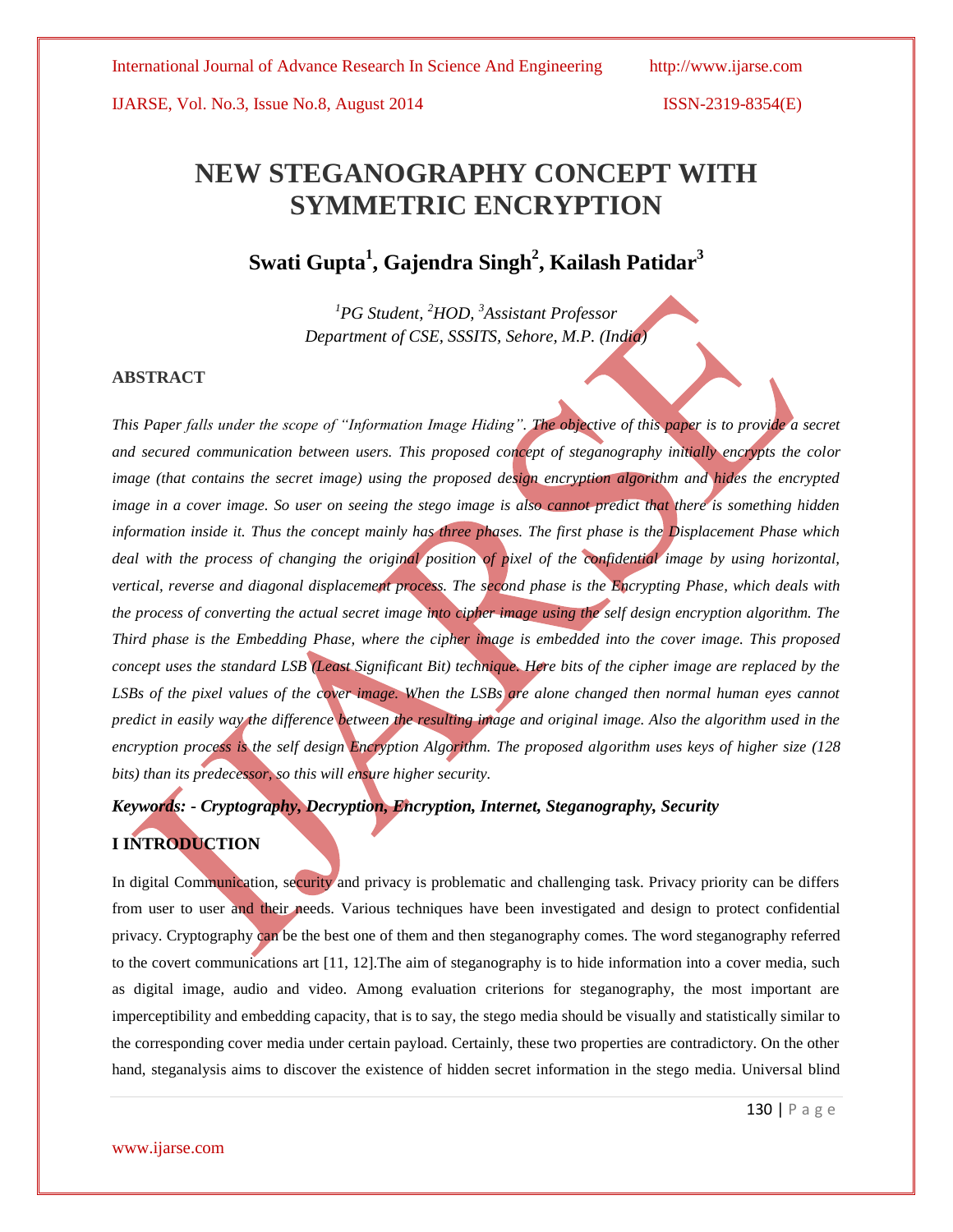detection is an important method in image forensics, and the essence of it is a statistical classified problem of original image and stego image. And the focus is finding some effective features to classify the two classes of images. According to the embedding positions, steganography is generally categorized into spatial and transform domain methods. Least-significant-bit substitution (LSB) [12], only the LSB plane of the cover image is overwritten with the information bits, is a well-known and large capacity spatial method. The secret information is often encrypted before embedded, so it can be seen as random distributed bit stream of 0 and 1. Thus, LSB replacement happening to the whole image will produce structural asymmetry which can be analyzed using histogram analysis such as the Chi-squared attack [12] or regular/singular groups (RS) analysis [13].

### **II RELATED WORK**

Steganography is the science that involves communicating secret data in an appropriate multimedia carrier, e.g., image, audio and video files. It comes under the assumption that if the feature is visible, the point of attack is evident, thus the goal here is always to conceal the very existence of the embedded data [9].

In [1] I have observed that authors propose an approach for Image steganography based on LSB using X-box mapping where they have used several Xboxes having unique data. The embedding part is done by Steganography algorithm where they use four unique X-boxes with sixteen different values (represented by 4-bits) and each value is mapped to the four LSBs of the cover image. In [2] we have observed that a technique for image steganography based on Huffman Encoding is presented. In which two 8 bit gray level image of size M X N and P X Q are using as a cover image and secret image respectively. Huffman Encoding is performing over the secret image/message before embedding and each bit of Huffman code of secret image/message is embedded inside the cover image by altering the least significant bit (LSB) of each of the pixel's intensities of cover image. The size of the Huffman encoded bit stream and Huffman Table are also embedding inside the cover image. In [3] secret sharing refers to a method of distributing a secret among a group of participants, each of whom is allocated with a share of the secret. The participant's shares are used to reconstruct the secret. Single individual participants share is of no use. The reversible image sharing approach and threshold schemes are used achieve the novel secret color image sharing. The secret color image pixels will be transformed to m-ary notational system. The reversible polynomial function will be generated using  $(t-1)$  digits of secret color image pixels. Secret shares are generated with the help of reversible polynomial function and the participant's numerical key. The secret image and the cover image is embedded together to construct a stego image. The reversible image sharing process is used to reconstruct the secret image and cover image. The secret is obtained by the lagrange's formula generated from the sufficient secret shares. Quantization process is applied to improve the quality of the cover image. Peak signal to noise ratio is applied to analyze the quality of the stego images. The simulation results show that the secret and cover are reconstructed without loss [3]. In [4] we have analyzed that author proposes three indigenous methods as a variant of Cipher Block Chaining (CBC) mode for image encryption by considering three different traversing paths (Horizontal, Vertical and Diagonal). In method one simple Raster Scan has been employed to scramble the confidential Image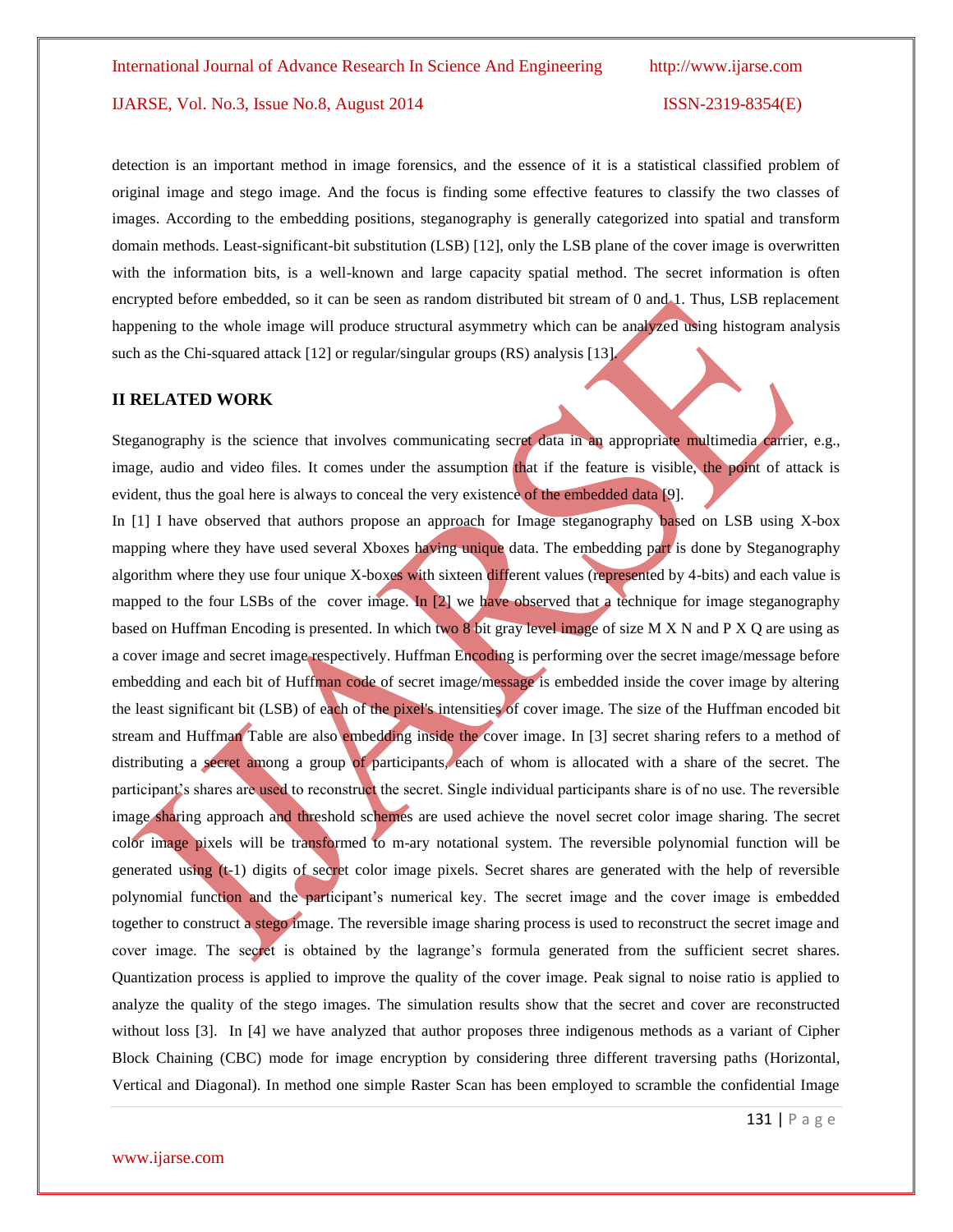called Horizontal Image Scrambling (HIS). Method two is a variant of method one called Vertical Image Scrambling (VIS), here traversing path would be top to bottom left to Right. Third method employs diagonal traversing path called Diagonal Image Scrambling (DIS). Later Image Steganography has been adapted to send these Scrambled Images in an unnoticeable manner.

In [5] a tutorial review of the steganography techniques appeared. Various image steganography techniques have been proposed. In this we investigate of founded steganography techniques and steganalysis techniques. We state a set of criteria to analyze and evaluate the strengths and weaknesses of the previous techniques. The least-significant bit (LSB) insertion method is the most common and easiest method for embedding messages in an image with high capacity, while it is detectable by statistical analysis such as RS and Chi-square analyses. In [6] focused on the combination of cryptography and steganography methods and a new technique – Metamorphic Cryptography has suggested. The message is transformed into a cipher image using a key, concealed into another image using steganography by converting it into an intermediate text and finally transformed once again into an image. Hence, in [7] described and reviewed the different research that has done toward text encryption and description in the block cipher. Moreover, in this suggests a cryptography model in the block cipher. There are many security issues in data communication. Cryptography is a substantially safe method to provide protection in data receiving and sending. In [8] expressed a novel algorithm of data hiding using cryptography named as ASK algorithm. Sensitive data is hided in a color image using cryptography. This shows how data can be send using a color image without ignorance of third party. Algorithm described a method for vanishing data in a color image.

# **III PROPOSED CONCEPT**

This proposed concept of steganography initially encrypts the color image (that contains the secret image) using the proposed design encryption algorithm and hides the encrypted image in a cover image. So user on seeing the stego image is also cannot predict that there is something hidden information inside it. Thus the concept mainly has three phases. The first phase is the **Displacement Phase** which deals with the process of changing the original position of pixel of the confidential image by using horizontal, vertical, reverse and diagonal displacement process. The second phase is the **Encrypting Phase**, which deals with the process of converting the actual secret image into cipher image using the self design encryption algorithm. The Third phase is the **Embedding Phase,** where the cipher image is embedded into the cover image. This proposed concept uses the standard LSB (Least Significant Bit) technique. Here bits of the cipher image are replaced by the LSBs of the pixel values of the cover image. When the LSBs are alone changed then normal human eyes cannot predict in easily way the difference between the resulting image and original image. Also the algorithm used in the encryption process is the self design Encryption Algorithm [9, 10]. The proposed algorithm uses keys of higher sizes (128 bits) than its predecessor, so this will ensure higher security. Thus this proposed concept will ensure a more secured communication in unsecured networks.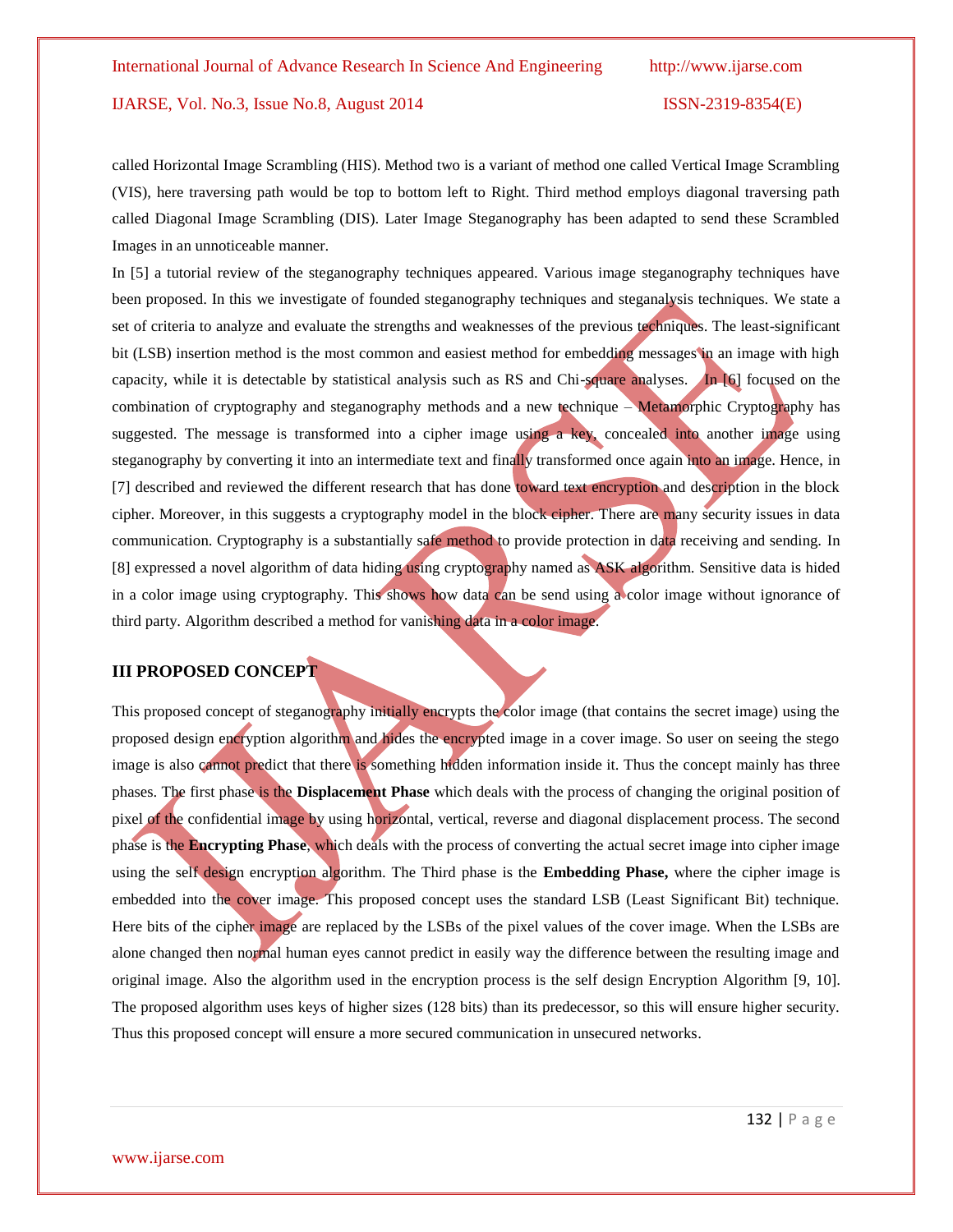

**Fig 1: Block Diagram of Proposed steganography Fig 2: Block Diagram of Proposed Steganography** 

**at one side at another Side** 

# **3.1 Proposed Divide and Displacement Approach**

Fig 3 is showing the general view of proposed divide and displacement process for a confidential image. Initially confidential image of size "MXN" will be converting into size of MXM then it will divide into four equal sub parts as shown in Fig 3. After that displacement process will apply on each sub part of the image individually. In this total four type of displacement has used. One is vertical displacement, this type of displacement applying on the first sub part of the confidential image where pixel of the image is moving toward in upward direction. Second is diagonal displacement, this type of displacement applying on the second sub part of the confidential image where pixel of the image moving toward in diagonal left or diagonal right direction. Third is horizontal displacement, this type of displacement applying on the third sub parts of the confidential image where pixel of the image is moving toward in right or left directions? And fourth displacement is the reverse displacement, this type of displacement applying on the fourth sub part of the confidential image where all the pixel value of the image are moving in the reverse direction.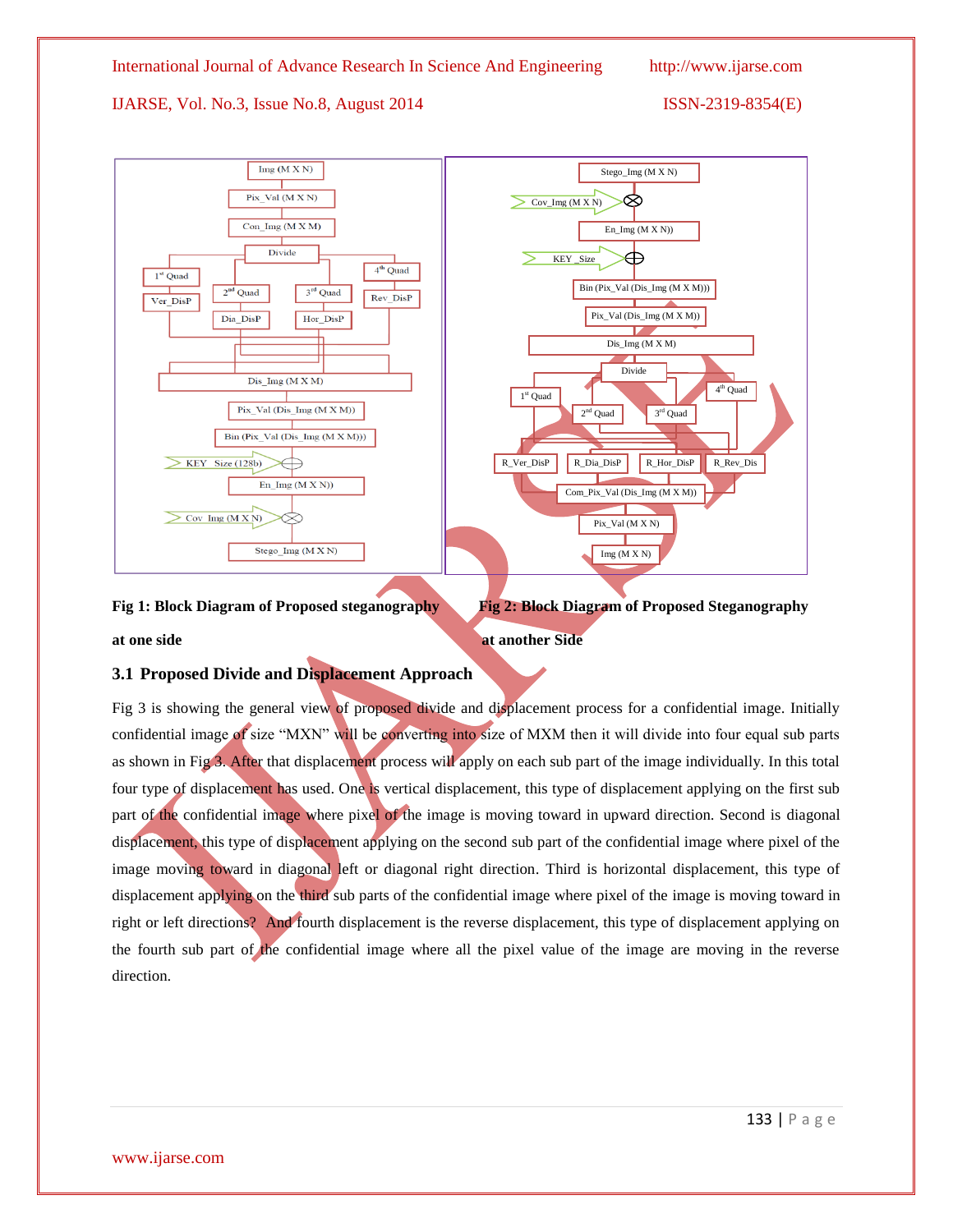International Journal of Advance Research In Science And Engineering http://www.ijarse.com

# IJARSE, Vol. No.3, Issue No.8, August 2014 ISSN-2319-8354(E)



# **Figure 3: Divide and Displacement of Confidential Image Model**

The details of each displacement process are defined below-

### **Process:**

- 1. In Vertical Displacement moved the entire pixel two columns ahead.
- 2. In Horizontal Displacement moved the entire pixel two rows ahead.
- 3. In Diagonal Displacement interchange all the diagonal pixel red to green and green to red.
- 4. In Reverse Displacement reverse the image.
- 5. for ex if a image is of 20\*20
	- a. Replace pixel  $(1,1)$  with  $(20,20)$
	- b. Replace pixel  $(2,1)$  with  $(19,20)$  and so on.

For Example 1, 2, 3 ……..14, 15, 16 are pixel value of the image and these values are changing during displacement process in following way.

|   | v ertical Displaceme |  |   |  |  |  |  |  |  |
|---|----------------------|--|---|--|--|--|--|--|--|
|   |                      |  |   |  |  |  |  |  |  |
|   | 6                    |  |   |  |  |  |  |  |  |
| q | 10                   |  |   |  |  |  |  |  |  |
|   |                      |  | 6 |  |  |  |  |  |  |
|   |                      |  |   |  |  |  |  |  |  |

|    | <b>Vertical Displacement of First Sub Part</b> |  |  |  |  |    |  |  |  |
|----|------------------------------------------------|--|--|--|--|----|--|--|--|
|    |                                                |  |  |  |  | 10 |  |  |  |
|    | ი                                              |  |  |  |  | 14 |  |  |  |
|    |                                                |  |  |  |  |    |  |  |  |
| 13 |                                                |  |  |  |  |    |  |  |  |

### **Diagonal Displacement**

|    | -  |    |    |    |    |    |    |
|----|----|----|----|----|----|----|----|
|    |    |    |    |    |    |    |    |
|    |    |    |    |    |    | o  | 8  |
|    | 10 |    |    |    |    | 10 | 12 |
| 13 | 14 | IJ | 16 | 16 | ι4 | 15 | 13 |

| Diago <b>na</b> l Displacement of Second Sub Part |    |  |  |  |  |  |  |  |  |
|---------------------------------------------------|----|--|--|--|--|--|--|--|--|
|                                                   |    |  |  |  |  |  |  |  |  |
|                                                   |    |  |  |  |  |  |  |  |  |
|                                                   | 10 |  |  |  |  |  |  |  |  |
| ⌒                                                 |    |  |  |  |  |  |  |  |  |

# **Horizontal Displacement of Third Sub Part**

|    |    |    |    |    |    |    | 6  |
|----|----|----|----|----|----|----|----|
| -9 | 10 |    | 12 |    | 12 | 9. | 10 |
| 13 | 14 | 15 | 16 | 15 | 16 | 13 | 14 |

| t of Thinu dub I art |   |   |   |  |  |  |  |
|----------------------|---|---|---|--|--|--|--|
|                      | 4 |   |   |  |  |  |  |
|                      | 8 | 5 | h |  |  |  |  |
|                      |   | Q | 0 |  |  |  |  |
|                      | 6 |   | 4 |  |  |  |  |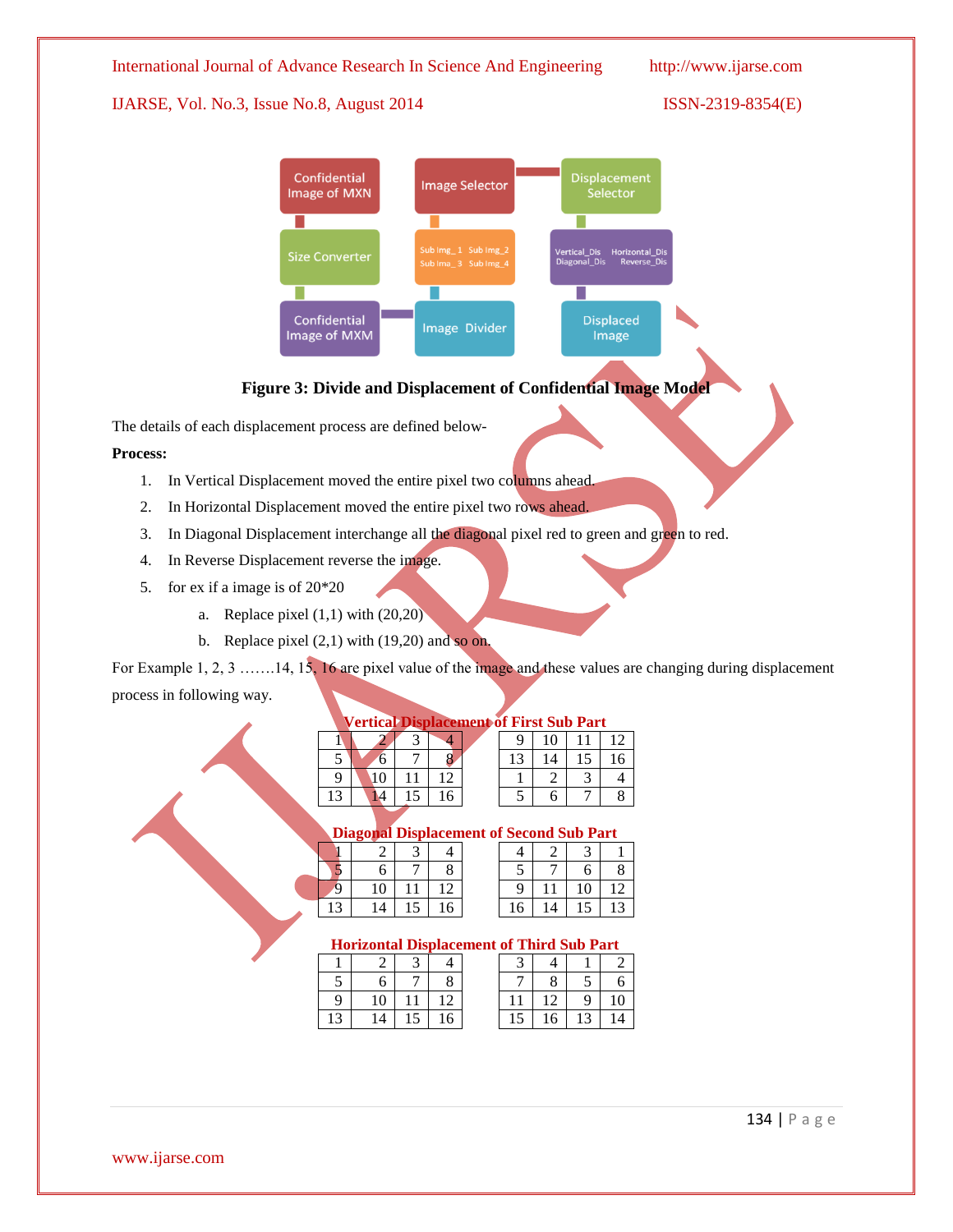### **Reverse Displacement of Fourth Sub Part**

|   |    |                      |    | 16 | 15 | 14 | 13 |
|---|----|----------------------|----|----|----|----|----|
|   | 6  |                      |    |    |    | 13 | 9  |
| 9 | 10 |                      |    |    |    |    | -  |
|   | 14 | $\overline{ }$<br>IJ | 16 |    |    |    |    |

### **3.2 Proposed Encryption Approach**

Architecture of the proposed encryption process is shown in Fig 4. In this architecture shuffling process are defining during encryption/decryption processing.

# **3.3 Proposed Decryption Approach**

Architecture of the proposed decryption process is shown in Fig. 5. In this architecture shuffling process are defining during encryption/decryption processing.







# **3.4 Algorithm Step**

Proposed encryption algorithm Step are defining in section 3.5.1 and proposed decryption algorithm step are defining in section 3.5.2.

### **3.4.1 Algorithm of Proposed Encryption Algorithm**

1. Read Pixel Value from Displaced Image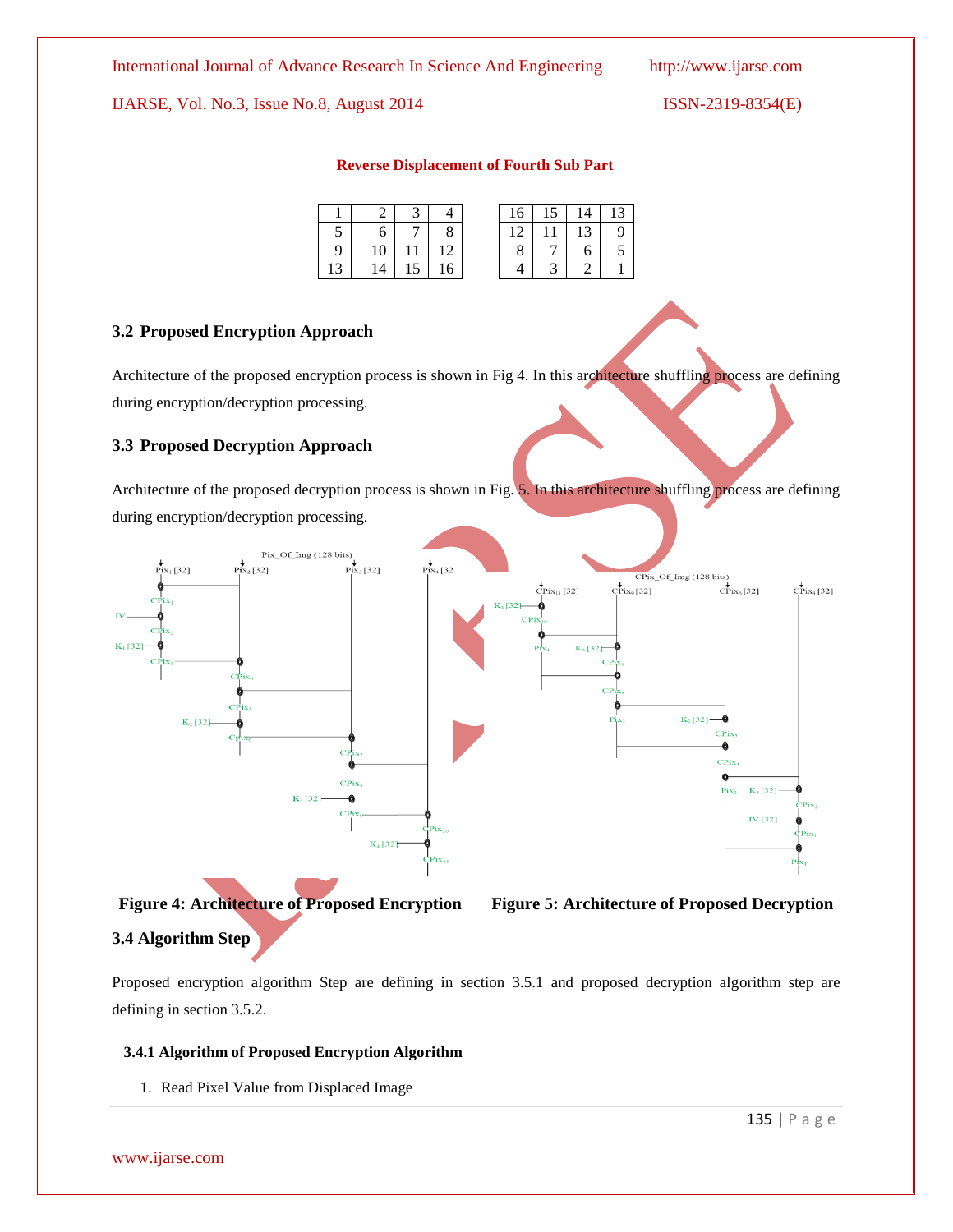- 2. Read Binary value of pixels from displaced image.
- 3. Read 128 bits binary value sequentially.
- 4. Divide 128 bit binary value of displaced pixels into four equal sub parts of 32 bits each.
- 5. Input 128 bits value as a key (K)
- 6. Divide key (k) into four parts with equal in size. 32 bits each  $(K_1, K_2, K_3, K_4)$ .
- 7. Input Initialization Vector IV of 32 bits.
- 8. Perform XOR between First part and Second part binary value of displaced image.
- 9. Perform XOR operation between Initialization Vector and output of  $8<sup>th</sup>$  step.
- 10. Perform XOR between first part of key value  $(K_1)$  and output of the step of  $9<sup>th</sup>$ .
- 11. Perform XOR between second part and output of  $10<sup>th</sup>$  step binary value as an Initialization Vector.
- 12. Perform XOR between output of  $11<sup>th</sup>$  step and third part binary value
- 13. Perform XOR between second part of key value  $(K_i)$  and output of the step of  $12<sup>th</sup>$
- 14.Repeat step 11 to 13 for third and four sub part of displaced image except 12 step operation in fourth sub part. In each loop i will increase by 1.
- 15. For Initialization Vector (IV) in second, third and fourth sub part use output of  $8<sup>th</sup>$  step.
- 16.Repeat steps 1 to 11 for all displaced pixel in a displaced image.

### **3.4.2 Algorithm of Proposed Decryption Algorithm**

- 1. Read Pixel Value from Encrypted Image
- 2. Read 128 bits binary value sequentially
- 3. Divide 128 bit binary value of encrypted pixels into four equal sub parts of 32 bits each.
- 4. Rearrange these sub part in following way Sub part 4 will become sub part 1
	- Sub part 3 will become sub part 2
	- Sub part 2 will become sub part 3
	- Sub part 1 will become sub part 4
- 5. Perform XOR between first sub part of encrypted image and fourth sub part of  $K_4$
- 6. Perform XOR between output of step  $5<sup>th</sup>$  and  $2<sup>nd</sup>$  sub part of encrypted image
- 7. Perform XOR between second sub part of encrypted image and third sub part of  $K_3$
- 8. Perform XOR between output of step  $6<sup>th</sup>$  and output of step  $7<sup>th</sup>$
- 9. Perform XOR between output of step  $8<sup>th</sup>$  and third sub part of encrypted image
- 10. Perform XOR between third sub part of encrypted image and second sub part of key  $K<sub>2</sub>$
- 11. Perform XOR between output of step  $10^{th}$  and output of step  $9^{th}$
- 12. Perform XOR between output of step  $11<sup>th</sup>$  and fourth sub part of encrypted image
- 13. Perform XOR between fourth sub part of encrypted image and first sub part of key  $K_1$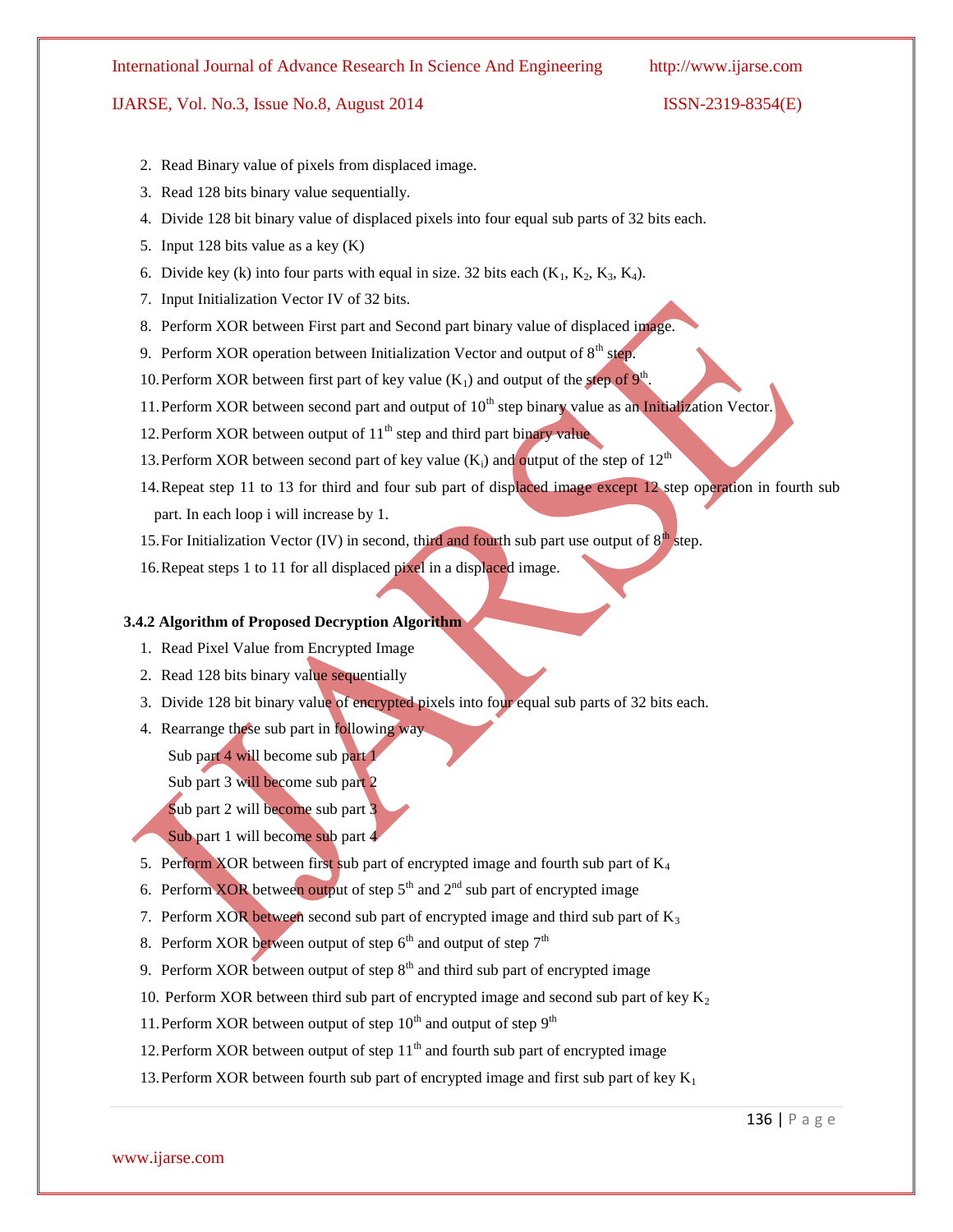- 14. Perform XOR between output of step  $13<sup>th</sup>$  and Initialization Vector (IV)
- 15. Perform XOR between output of step  $14<sup>th</sup>$  and output step  $12<sup>th</sup>$
- 16.Repeat step 1 to 15 to all pixel value of encrypted image

# **3.5 Proposed Steganography Algorithm Steps**

Proposed steganography algorithm steps at sender end is in section 3.2.1 and proposed steganography algorithm step at receiving end is in section 3.2.2.

### **3.5.1 Proposed Steganography Algorithm Steps**

- 1. Select an Image as a Cover Image.
- 2. Select an Encrypted Image as a Confidential Image.
- 3. Read Pixel Value of Both Images.
- 4. Read Least Significant Bit (LSB) Pixel Value from Cover Image.
- 5. Replace LSB pixel Value with Encrypted Image Pixel Value to Form Stego Image.
- 6. Repeat step 1 to 5 to All Encrypted Pixel Value.

# **3.5.2 Proposed Reverse Steganography Algorithm Steps**

- 1. Select an Image as a Stego Image.
- 2. Read Pixel Value of Stego Images.
- 3. Read Least Significant Bit (LSB) Pixel Value from Stego Image.
- 4. Combine All LSB pixel Value in One Array to Form Encrypted Image.
- 5. Repeat step 1 to 4 to All LSB Pixel Value.

# **IV RESULTS AND CONCLUSION**

### **4.1 Performance Analysis**

www.ijarse.com

This section shows the results in which the efficiency and effectiveness of the proposed technique based on selected parameters proving. Selected parameter is entropy, histogram and Peek Signal to Noise Ration (PSNR) [1, 2, 3, 6]. In the experiments, the system encrypts/decrypt images. There are four parameters are calculating by the proposed system one is entropy, second is histogram and third and important parameter is peek signal to noise ratio (PSNR) and last one is execution time which is shown in table 2 and graph 1 The proposed system has run hundred times approximately. In each time, same images are respectively encrypted by existing algorithm and **"Proposed algorithm"**. Size of the selected key was same in each time. Finally, the outputs of the comparison system are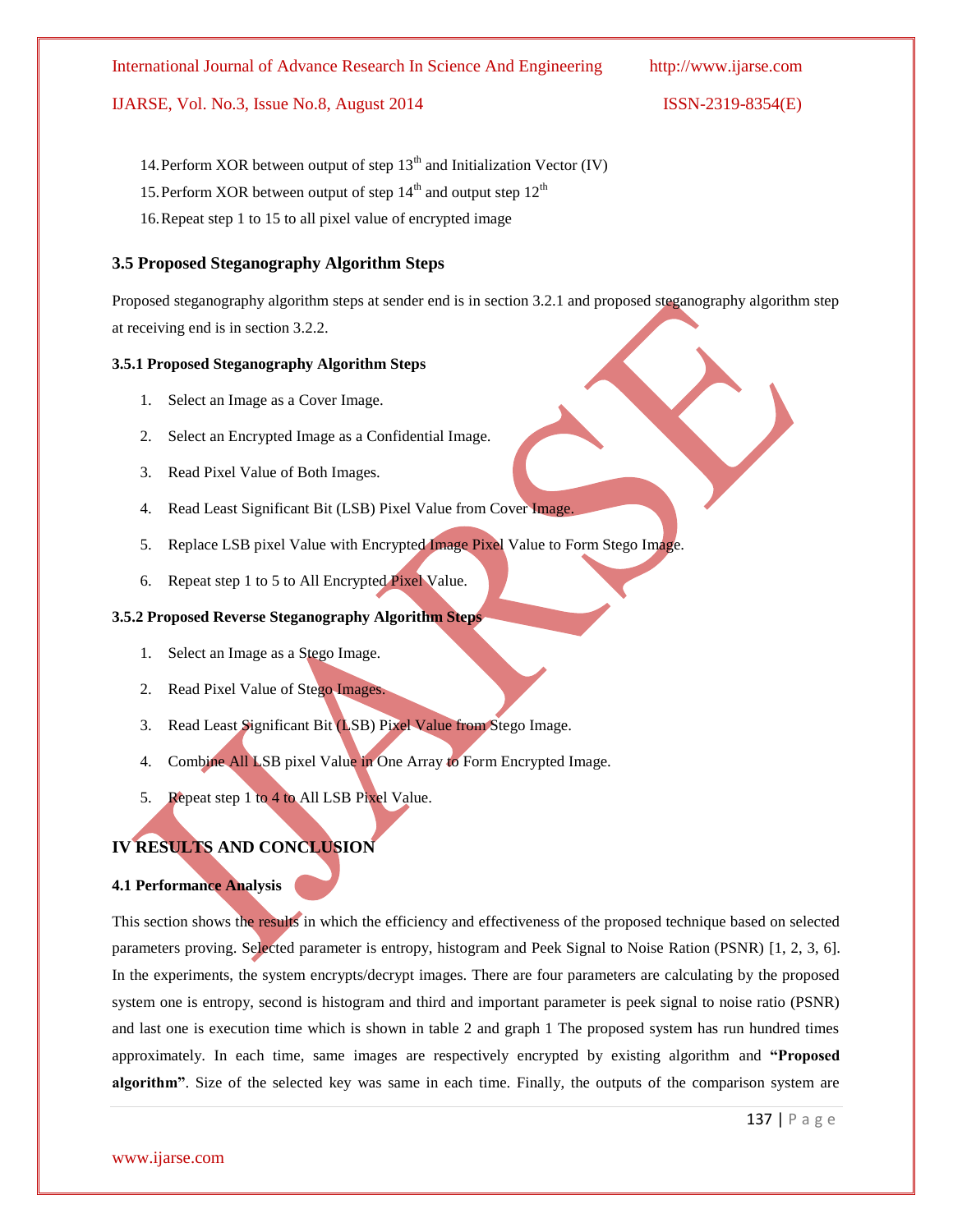execution time, entropy, histogram and PSNR value which are noted in numeric form. For Results Evolution proposed system has selected three Input Images and one Cover Image which is shown in Table 1. In this Input Image-1having 47 X 23 pixels image where input image-2, 3 having 43 X 25, 57 X 39 pixels and the cover image-1 having 200 X 200 pixels.

# **Table 1: Input Images and Cover Image**



### **4.2 Encrypted Image Entropy**

**"The Proposed Algorithm"** and existing algorithm have been implemented on a number of images varying types of content and sizes of a wide range. Encrypted image entropy of various images comparisons shown in table 5.2.

| Table 2: Entropy, Histogram, PSNR, Execution Time Analysis of Stego Images through Proposed Algorithm |  |  |
|-------------------------------------------------------------------------------------------------------|--|--|
|                                                                                                       |  |  |

| <b>Execution</b> |
|------------------|
| Time             |
|                  |
|                  |
| 3203             |
|                  |
| 3000             |
|                  |
| 3541             |
|                  |
|                  |

GRAPH 1: Entropy, Histogram, PSNR, Execution Time Graphical Analysis of Stego Images through Proposed Algorithm



### **4.3 Results Analysis**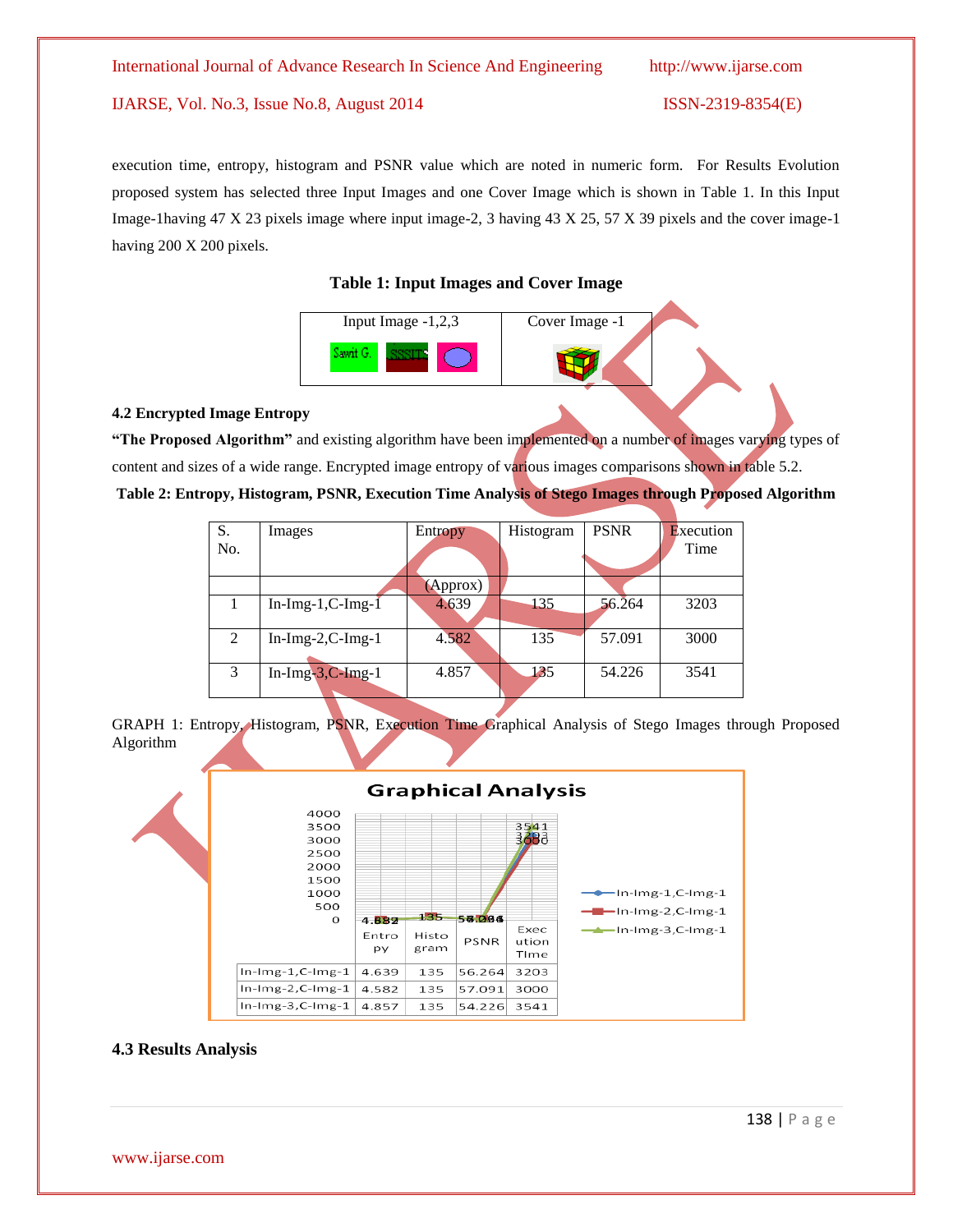During the result evolution it is seen and analyzed that calculated results through earlier techniques are batter in terms of PSNR, Execution time, Histogram, entropy. Table 2 and Graph 1 is showing the PSNR, Execution time, Histogram, entropy result evaluation for various images ie. Input Image -1 with Cover Image producing entropy is 4.639. Other parameters also like histogram is 135, PSNR is 56.264. Execution time is 3203 millisecond.

# **V CONCLUSION**

Steganography is used for security. Steganography is complementary of cryptography which is used for images. Hiding image with suggested steganography technique reducing the detection chance of a secret/confidential image. Initially secret image are encrypting by the suggested encryption technique this is another level of protection with the help of this nobody can cracked the original information if it is discovered. There are an so many applications of steganography. This proposed work explores a small art of steganography technique. It work well simply LSB embedding secrete image pixels in a cover image. Suggested Steganography does not simply pertain to color images but it can also to other medial but this is our future work. In and of itself, suggested steganography is not a good solution to secrecy, but either is simple substitution and short blocking permutation for self design proposed encryption algorithm. But if these methods are combined, it has a much stronger encryption routines.

### **REFERENCES**

- [1] Amitava Nag, Saswati Ghosh, Sushanta Biswas, Debasree Sarkar, Partha Pratim Sarkar "An Image Steganography Technique using X-Box Mapping" IEEE-International Conference On Advances In Engineering, Science And Management (ICAESM -2012) March 30, 31, 2012
- [2] RigDas and Themrichon Tuithung "A Novel Steganography Method for Image Based on Huffman Encoding" IEEE 2012
- [3] L.Jani Anbarasi and S.Kannan "Secured Secret Color Image Sharing With Steganography" IEEE 2012
- [4] Rengarajan Amirtharajan\ Anushiadevi .R2, Meena .y2, Kalpana. y2 and John Bosco Balaguru "Seeable Visual But Not Sure of It" IEEE-International Conference On Advances In Engineering, Science And Management (ICAESM -2012) March 30, 31, 2012
- [5] G.Karthigai Seivi, Leon Mariadhasan, K. L. Shunmuganathan "Steganography Using Edge Adaptive Image" IEEE International Conference on Computing, Electronics and Electrical Technologies [ICCEET] 2012
- [6] Thomas Leontin Philjon. and Venkateshvara Rao. "Metamorphic Cryptography A Paradox between Cryptography and Steganography Using Dynamic Encryption" IEEE-International Conference on Recent Trends in Information Technology, ICRTIT 2011
- [7] Ashwak M. AL-Abiachi, Faudziah Ahmad and Ku Ruhana "A Competitive Study of Cryptography Techniques over Block Cipher" UKSim 13th IEEE International Conference on Modelling and Simulation 2011
- [8] Abhishek Gupta, Sandeep Mahapatra and, Karanveer Singh " Data Hiding in Color Image Using Cryptography with Help of ASK Algorithm" 2011 IEEE